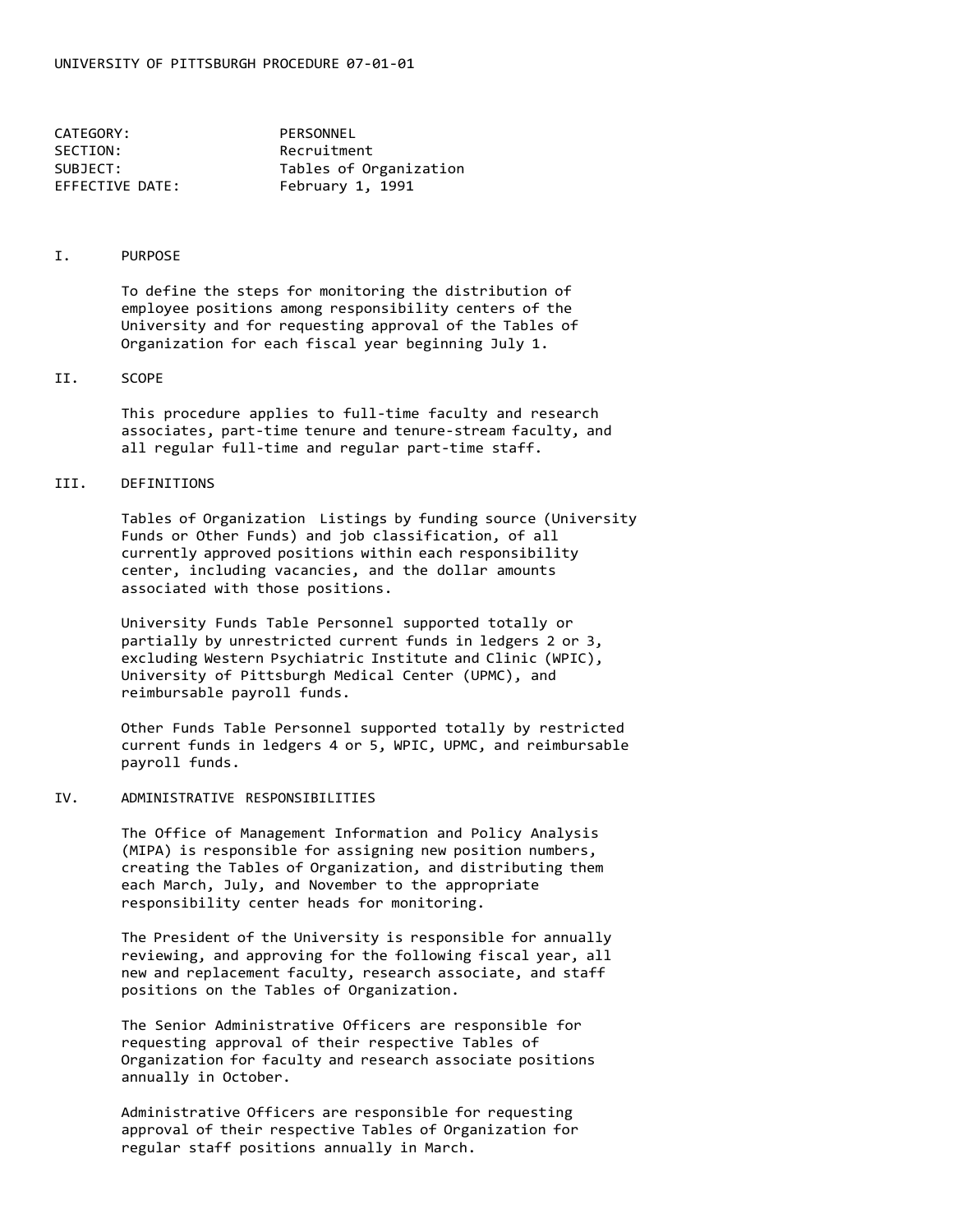Responsibility Center Heads are responsible for monitoring the number of positions, verifying the completeness of the data, and reporting any discrepancies on the Tables of Organization to the appropriate Employment Center.

University Employment Centers (The Office of Human Resources, the Office of Faculty Records and the WPIC Personnel Office, and the Regional Campuses Personnel Offices) are responsible for processing the necessary Payroll action forms to identify all new, vacant, transferred, and terminated positions in the University Payroll System.

### V. PROCEDURE

A. Monitoring the Tables of Organization

| 1. In March, July, and November,  |
|-----------------------------------|
| create the Tables of Organization |
| and distribute to the appropriate |
| responsibility center heads.      |
|                                   |

Responsibility

Management

- Center Heads 2. Verify the completeness of the data. Process the appropriate Employee Record (ER) forms to correct any incorrect ER data. Report other discrepancies to the appropriate Employment Center.
- B. Approving the Tables of Organization for the Fiscal Year and Requests for New Positions
- President 1. In March of each year, review the Tables of Organization for each responsibility center. Approve new and replacement regular classified staff positions requested by the administrative officers for the next fiscal year, beginning July 1.
	- 2. In November of each year, review the Tables of Organization for each academic responsibility center. Approve new and replacement fulltime faculty and research associate, part-time tenure and tenure-stream faculty positions requested by the senior administrative officers, for the next fiscal year beginning July 1. Make preliminary decisions concerning positions for the fiscal year following.
	- 3. Review and approve any additional requests for new positions which may occur during the fiscal year, in accordance with Procedure 02-02- 15, Recruitment Requests: Faculty and Research Associates, or Procedure 07-01-02, Recruitment Requests: Regular Staff Positions.